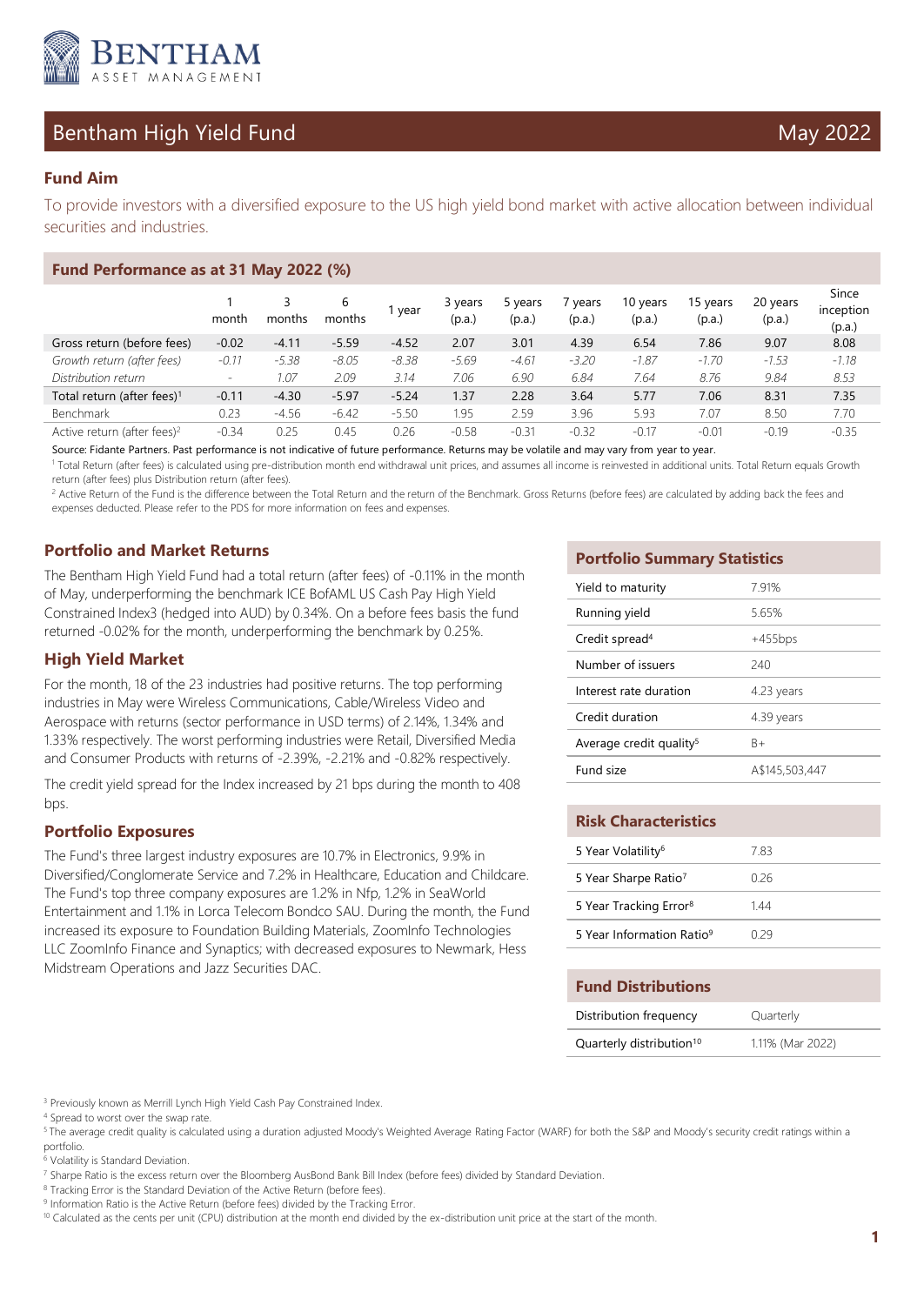

# Bentham High Yield Fund May 2022

## **Quarterly Distribution Returns History (%)<sup>1</sup>**

| <b>Financial Year</b> | Sep  | <b>Dec</b> | Mar  | Jun                      | YTD <sup>2</sup> |
|-----------------------|------|------------|------|--------------------------|------------------|
| 2022                  | 1.12 | 1.13       | 1.11 | $\overline{\phantom{a}}$ | 3.11             |
| 2021                  | 1.36 | 1.35       | 1.32 | 0.00                     | 10.78            |
| 2020                  | 1.22 | 1.22       | 1.85 | 2.08                     | 6.20             |
| 2019                  | 1.36 | 1.40       | 1.37 | 1.63                     | 5.99             |
| 2018                  | 1.25 | 1.24       | 1.25 | 4.22                     | 7.90             |
| 2017                  | 1.20 | 1.21       | 1.15 | 1.03                     | 5.11             |

Source: Fidante Partners

Past distributions are no indication of future distributions.

1 Calculated as the cents per unit (CPU) distribution at month end divided by the ex-distribution unit price at the start of the month.

<sup>2</sup> Annual distribution return (Year-to-Date) is calculated as the Total Return (after fees) minus Growth Return. Total Return (after fees) is calculated using pre-distribution month end withdrawal unit price, and assumes distributions are reinvested. Growth Return equals the percentage change in unit price.

### **Portfolio Asset Allocation**



## **Regional Breakdown**



### **High Yield Spread to Worst (bps)**



May-16 May-17 May-18 May-19 May-20 May-21 May-22 *Source: ICE Bank of America Merrill Lynch*

# **Credit Rating Breakdown**



#### **Top 5 Industry Exposures (Moody's SIC)**

| Electronics                               | $10.7\%$ |
|-------------------------------------------|----------|
| Diversified/Conglomerate Service          | 99%      |
| Healthcare, Education and Childcare       | 72%      |
| <b>Buildings and Real Estate</b>          | 67%      |
| Diversified/Conglomerate<br>Manufacturing | 65%      |

| <b>Pricing and Fees</b>      |                    |
|------------------------------|--------------------|
| Unit frequency pricing       | Daily              |
| Management fee               | 0.60%              |
| Recoverable expenses         | 0.07% (May 2022)   |
| Buy/sell spread <sup>3</sup> | $+0.250\%/0.250\%$ |
| Entry and exit fees          | Nil                |
| Minimum initial investment   | A\$10,000          |
|                              |                    |

<sup>3</sup> Buy/sell spread is retained in the Fund to cover transaction costs. It is not paid to the Investment Manager. The buy/sell spread is reviewed on a monthly basis to ensure it fairly reflects market transaction costs.